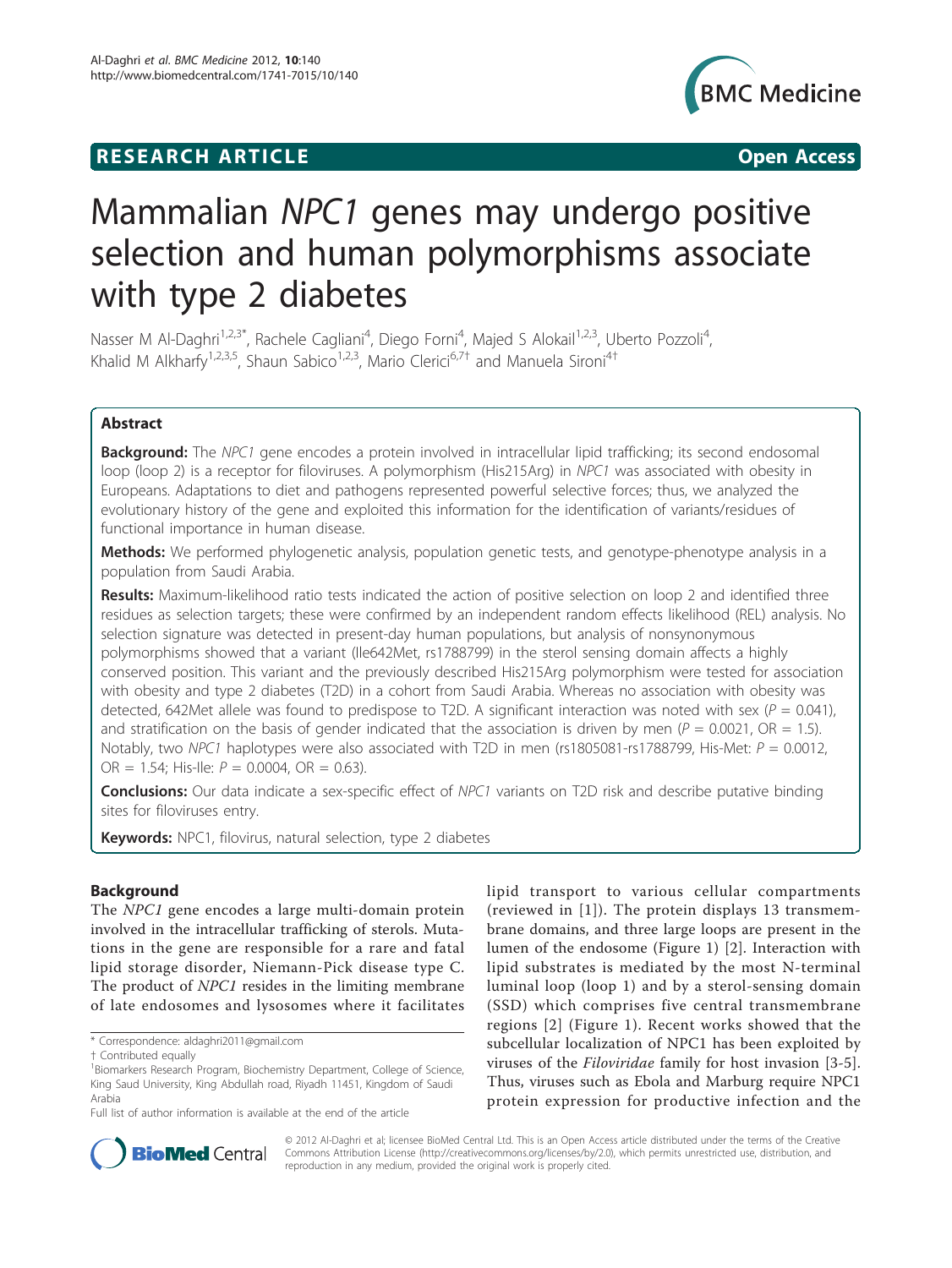<span id="page-1-0"></span>

second luminal domain of NPC1 binds directly and specifically to the GP1 viral glycoprotein [[3\]](#page-9-0). Consistently, primary fibroblasts from human Niemann-Pick type C1 disease patients are resistant to infection by filoviruses [[4\]](#page-9-0).

Mice lacking Npc1 function display a phenotype recapitulating Niemann-Pick disease type C [\[6](#page-9-0)], whereas haploinsufficiency for the gene results in weight gain and insulin resistance [[7,8](#page-9-0)]. In fact,  $Npc1^{+/}$  mice display increased adiposity and adipocyte hypertrophy; these animals also show dyslipidemia and higher plasma glucose levels compared to their wild-type litter mates. In line with this evidence, a nonsynonymous polymorphism (rs1805081, His215Arg) in the human NPC1 gene has recently been associated with severe and early onset obesity in European populations [[9](#page-9-0)]. A subsequent study confirmed the predisposing role of rs1805081 to obesity and increased body mass index (BMI) in Europeans, but

found no association between the variant and type 2 diabetes (T2D) or fasting plasma lipid levels [\[10\]](#page-9-0). Conversely, the effect on obesity risk and higher BMI of the NPC1 SNP in Asian populations is still controversial [[11,12\]](#page-9-0). The molecular mechanisms underlying the association between genetic variation in NPC1 and metabolic phenotypes remain to be clarified. However, analysis of Npc1 mutant mice revealed that these animals are characterized by increased liver accumulation of triacylglycerol [[7\]](#page-9-0), higher hepatic expression of caveolin-1 [[13\]](#page-9-0), a protein involved in liver lipid metabolism [[14](#page-9-0)], and of sterol regulatory element-binding proteins (SREBPs) [[15](#page-9-0)]. These observations suggest that mutations or polymorphisms in NPC1 result in alteration of hepatic lipid homeostasis eventually leading to weight gain and insulin resistance.

Adaptations to diet and to pathogen exposure are thought to have represented a powerful driving force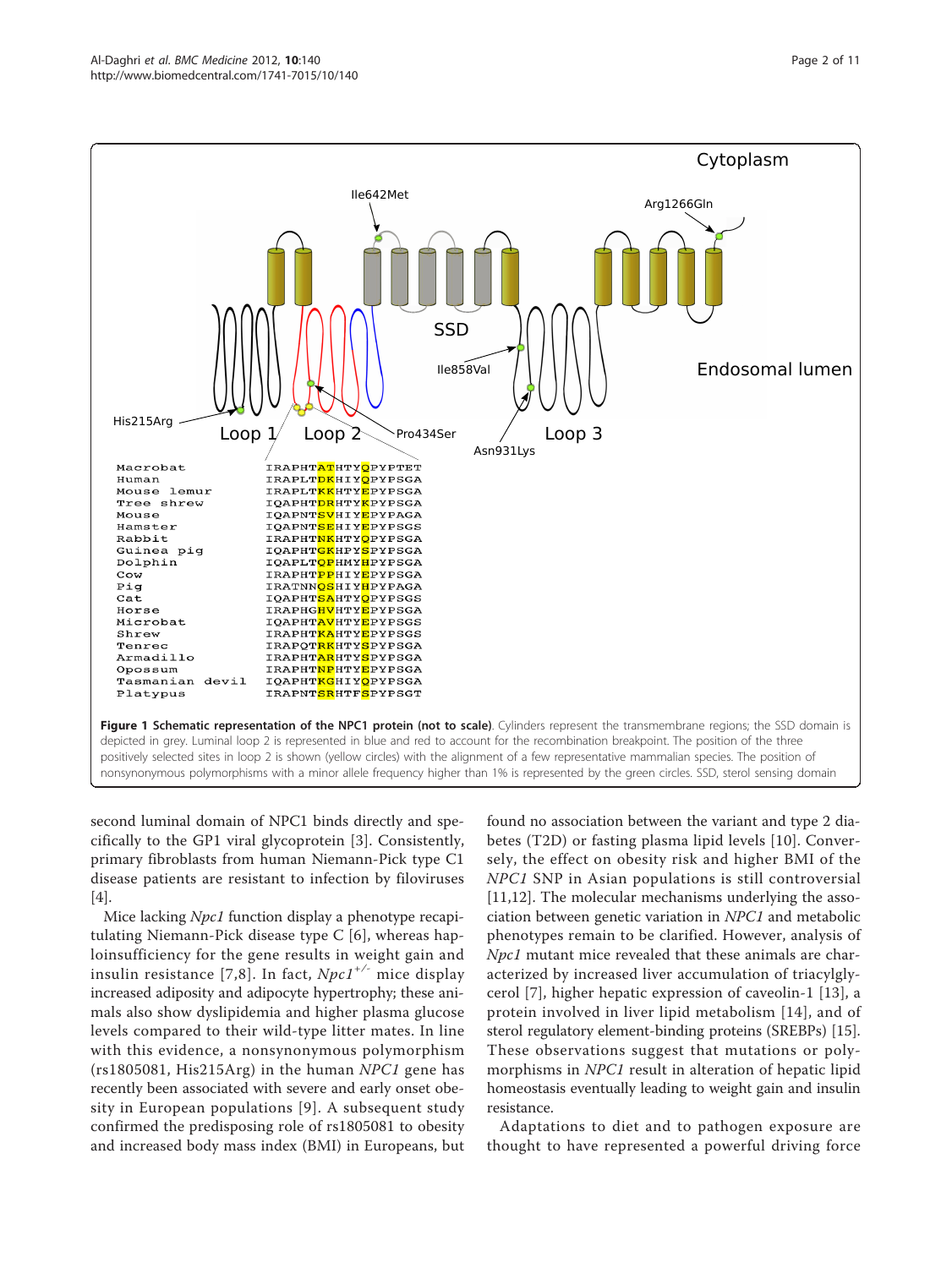throughout the evolutionary history of mammals [[16](#page-9-0)]. Thus, we performed a phylogenetic analysis of NPC1 genes in mammals and a population genetics study of diversity in human populations. We identified three residues that have been targets of positive selection, possibly mediated by filovirus-exerted selective pressure. No selection signature was detected in present-day human populations, but analysis of nonsynonymous polymorphisms identified a variant (Ile642Met) in the SSD domain that affects a highly conserved position. This variant and NPC1 haplotypes were found to modulate the risk of T2D (but not BMI or obesity) in a population from Saudi Arabia.

## Methods

#### Evolutionary analysis

Most mammalian NPC1 sequences were retrieved from the Ensembl website [[17\]](#page-9-0). The sequence of baboon was obtained though blast search in the National Center for Biotechnology Information (NCBI) Trace Archive against Papio hamadryas whole genome sequence. NPC1 coding sequences for Cricetulus griseus and Mustela putorius (C-terminal portion only) were retrieved from the NCBI nucleotide database (NM\_001246687.1 and JP014452, respectively).

DNA alignment was performed using the The RevTrans 2.0 utility [\[18\]](#page-9-0), which uses the peptide sequence alignment [see Additional file [1,](#page-8-0) Figure S1] as a scaffold for constructing the corresponding DNA multiple alignment. This latter was checked and edited by hand to remove alignment uncertainties. The alignment was used for Genetic Algorithm Recombination Detection (GARD) [[19](#page-9-0)] analysis through the DataMonkey [\[20\]](#page-9-0). Similarly, the evolutionary selection distance (ESD), random effects likelihood (REL) and branch-site REL analyses were performed using DataMonkey [[20](#page-9-0)]. For phylogenetic analysis by maximum likelihood (PAML) analyses we used multiple alignments of NPC1 sub-regions and trees generated by maximum-likelihood using the program DnaML (PHYLIP Package). To detect selection, Nssite models that allow (M8) or disallow (M7 and M8a) a class of codons to evolve with dN/dS >1 were fitted to the data using both the F61 (Table [1\)](#page-3-0) and the F3X4 [see Additional file [1](#page-8-0), Table S1] codon frequency models. Sites under selection for the M8 model were identified using Bayes empirical Bayes (BEB) analysis using a significance cutoff of 0.90 [[21,22](#page-9-0)].

## Population genetic analyses

Data from the Pilot 1 phase of the 1000 Genomes Project were retrieved online [\[23](#page-9-0)]. Low-coverage SNP genotypes were organized in a MySQL database. A set of programs was developed to retrieve genotypes from the database and to analyze them according to selected regions/populations. These programs were developed in C++ using the

GeCo++ [\[24](#page-9-0)] and the libsequence [\[25\]](#page-9-0) libraries. Genotype information was obtained for NPC1 and for 2,000 randomly selected RefSeq genes.

Sliding window analysis was performed on overlapping 5 kb windows moving with a step of 500 bp. For each window we calculated  $θ<sub>W</sub>$ , π, and  $F<sub>ST</sub>$  and these values were used to obtain the empirical distributions and to calculate percentiles. Values for the integrated haplotype\_score (iHS) for HapMap Phase II SNPs were derived from a previous work [[26\]](#page-9-0).

#### Patients and controls

All subjects recruited in the study are part of the Biomarker Screening in Riyadh Project (RIYADH COHORT), a capital-wide epidemiologic study that has so far enrolled more than 17,000 Saudis from different Primary Health Care Centers. Demographic and medical information is recorded for all individuals participating in the program. DNA samples have been collected from more than 1,600 of these individuals. These individuals were selected to represent case-control cohorts for T2D. Subjects with medical complications (coronary artery disease, nephropathy, and end stage renal disease or liver disease) were excluded and a similar percentage of men and women were enrolled among T2D patients and controls. After discarding samples with poor DNA quality, 1,468 subjects were included in the study (644 T2D, 52% women; 824 controls, 54% women). Diagnosis of T2D was based on the World Health Organization proposed cut-off (fasting plasma glucose  $>$  or = 7.0 mmol/L or 126 mg/dl) as previously described [[27](#page-9-0)].Written consent was obtained from all participants, and ethical approval was granted by the Ethics Committee of the College of Science Research Center, King Saud University, Riyadh, Kingdom of Saudi Arabia (KSA).

#### Anthropometry and DNA extraction

After an overnight fast, subjects underwent anthropometry and blood withdrawal. Anthropometry included measurement of height (to the nearest 0.5 cm) and weight (to the nearest 0.1 kg); BMI was calculated as  $\text{kg/m}^2$ . According to the World Health Organization (WHO) criteria, individuals were classified as obese if their BMI was  $\geq 30$  kg/m<sup>2</sup>. Whole blood was collected in ethylenediaminetetraacetic acid (EDTA)-containing tubes; genomic DNA was isolated using the blood genomic prep minispin kit (GE Healthcare, Milano, Italy). Genotyping and statistical analysisThe two NPC1 SNPs were genotyped by allelic discrimination real-time PCR, using predesigned TaqMan probe assays (Applied Biosystems, Foster City, CA, USA). Reactions were performed using TaqMan Genotyping Master Mix in an ABI 9700 analyzer (Applied Biosystems). Genotyping rate was >0.97 for both variants. In the text and tables, the allelic status of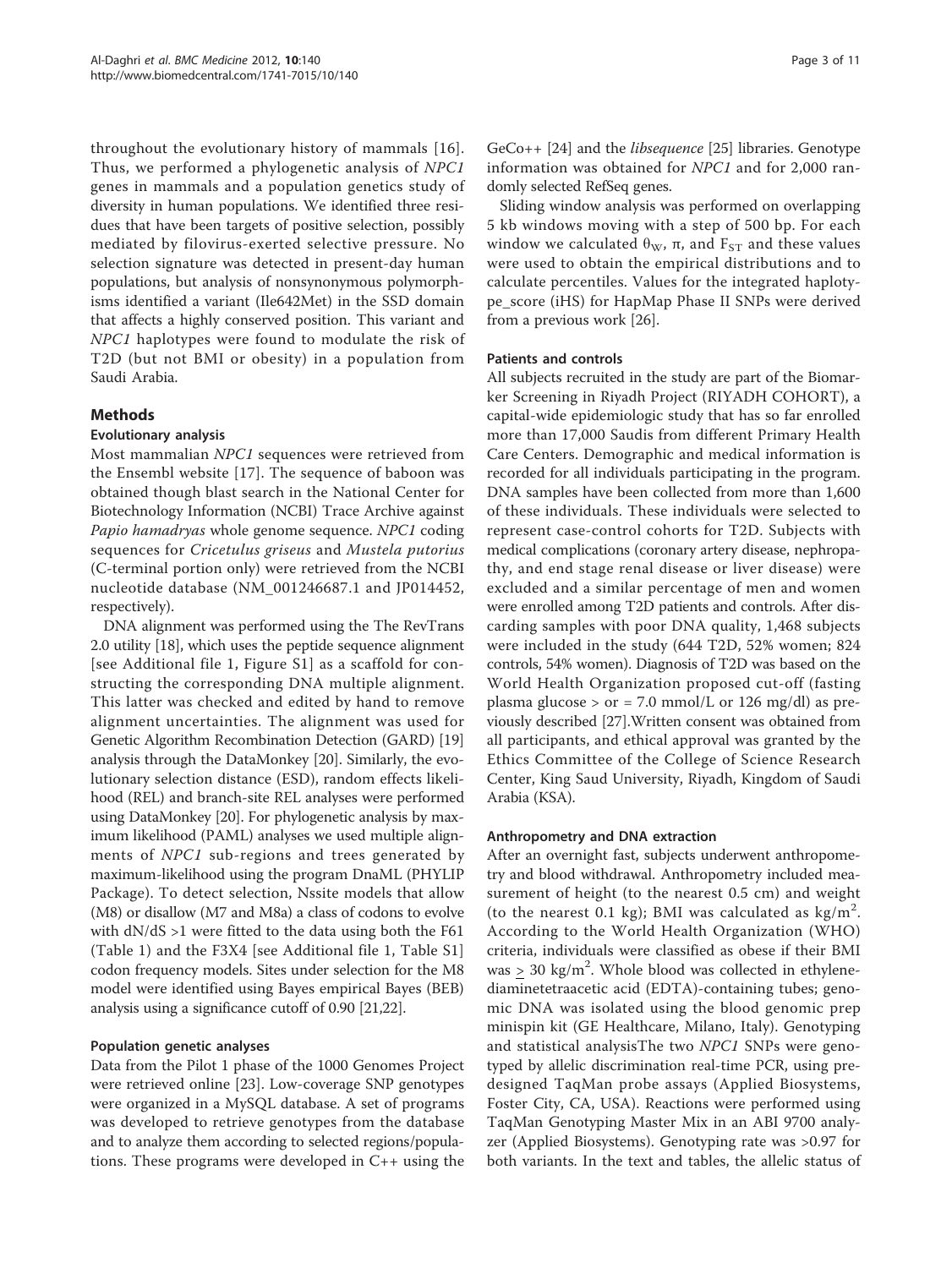| Region/selection model(number of codons) d.f. $-2\Delta LnL$ P value % of sites(average dN/dS) |                       |        |          |                          | Selected sites                                   |
|------------------------------------------------------------------------------------------------|-----------------------|--------|----------|--------------------------|--------------------------------------------------|
| Loop1 (269)                                                                                    |                       |        |          |                          |                                                  |
| M7 versus M8                                                                                   | 2                     | 10.04  | 0.0066   | $1.3\%$ $(1.37)$         | 182 (0.99, n.s.)                                 |
| M8a versus M8                                                                                  |                       | 4.87   | 0.027    | $\overline{\phantom{a}}$ |                                                  |
| Loop 2 N-term (251)                                                                            |                       |        |          |                          |                                                  |
| M7 versus M8                                                                                   | 2                     | 25.86  | < 0.0001 | 1.3% (1.78)              | 416 (0.99, 0.99),417 (0.98, 1), 421 (0.91, 0.99) |
| M8a versus M8                                                                                  |                       | 10.98  | 0.0009   | $\sim$                   |                                                  |
| Loop $2$ C-term $(81)$                                                                         |                       |        |          |                          |                                                  |
| M7 versus M8                                                                                   | $\mathbf{2}^{\prime}$ | < 0.01 | >0.99    | $\overline{\phantom{a}}$ |                                                  |
| M8a versus M8                                                                                  |                       | 1.96   | 0.16     |                          |                                                  |
| SSD (164)                                                                                      |                       |        |          |                          |                                                  |
| M7 versus M8                                                                                   | 2                     | 5.70   | 0.058    | $\overline{a}$           |                                                  |
| M8a versus M8                                                                                  |                       | 0.02   | >0.88    | $\overline{\phantom{a}}$ | $\overline{a}$                                   |
| Loop 3 (248)                                                                                   |                       |        |          |                          |                                                  |
| M7 versus M8                                                                                   | 2                     | 0.004  | >0.99    | $\overline{\phantom{a}}$ |                                                  |
| M8a versus M8                                                                                  |                       | 1.52   | 0.21     | $\overline{a}$           |                                                  |

<span id="page-3-0"></span>Table 1 Likelihood ratio test statistics for models of variable selective pressure among sites (F61 model of codon frequency).

M7 is a null model that assumes that 0<ω<1 is beta distributed among sites; M8a assumes 0<ω≤1; these two models are compared to M8, which includes an extra category of sites with ω>1 (positive selection). d.f., degree of freedom; 2ΔLnL, twice the difference of the natural logs of the maximum likelihood of the models being compared; P value, P value of rejecting the neutral models (M7 or M8a) in favor of the positive selection model (M8); % of sites (average dN/dS), estimated percentage of sites evolving under positive selection by M8 (dN/dS for these codons); selected sites, the position refers to the entire NPC1 human sequence, P values obtained from BEB and REL analyses are shown. BEB, Bayes empirical Bayes; REL, random effects likelihood; SSD, sterol sensing domain.

the two variants is shown with reference to the transcript orientation with the ancestral allele reported first. Genetic association was investigated by multiple linear or logistic regression (as appropriate) using genotypes/ haplotypes as the independent predictor variables with sex and age as covariates; BMI was added as a covariate when addressing the association between T2D and NPC1 variants; T2D was accounted for when addressing the effect of SNPs/haplotypes on obesity and BMI. Before carrying out parametric statistical procedures, total cholesterol and triglyceride levels were logarithmically transformed to ensure a more normal distribution. Analyses were performed using PLINK [\[28\]](#page-9-0).

## Results

## Evolutionary analysis of NPC1 mammalian genes

To analyze the evolutionary history of NPC1 in mammals we retrieved coding sequence information for 41 species from public databases (see methods). Alignment of these sequences revealed that NPC1 evolved under purifying selection, as the average non-synonymous substitution rate (dN) was generally much lower than the rate for synonymous substitutions (dS) (average  $dN/dS = 0.12$ ). Nonetheless, natural selection might act on a few sites within a gene that is otherwise strongly constrained. Before testing this possibility, we screened the NPC1 alignment for evidence of recombination using a recently developed algorithm (GARD) [[19](#page-9-0)]; this analysis uncovered the presence of one single recombination breakpoint at nucleotide position 1619 ( $\triangle AIC_c = 53.7$ ), falling within luminal loop 2 (Figure [1\)](#page-1-0). After taking this information into account, we analyzed the evolutionary fingerprint of NPC1 by applying the ESD method [\[29](#page-9-0)], which uses the site-by-site probability distribution of synonymous and nonsynonymous substitution rates to partition sites into selective classes. ESD estimated 10 substitution rate classes (Figure [2](#page-4-0)), one of which showing  $dN/dS$  (ω) >1, indicative of positive selection. Specifically, the estimated average ω for this class was 1.98 with an estimated percentage of sites of 2% (95% IC: 0.1 to 0.3). We next applied maximum-likelihood analyses implemented in the PAML package [[30](#page-9-0),[31\]](#page-9-0) to single NPC1 domains. Specifically, we separately analyzed luminal loops 1 and 3, as well as the SSD domain; luminal loop 2 was divided into two halves to account for the recombination breakpoint. Results indicated that a model allowing sites to evolve with  $\omega$  >1 (M8) had significantly better fit to the data than models assuming no positive selection (M7 and M8a) for the N-terminal portion of loop 2 (Table 1, and Additional file [1,](#page-8-0) Table S1). Some evidence of positive selection was also evident for loop 1. No selection signature was detected for the remaining NPC1 regions. Three sites in the N-terminal portion of loop 2 were found to have a high posterior probability of being under positive selection according to BEB analysis ( $P > 0.90$ ) (Table 1 Figure [1](#page-1-0)) [[21](#page-9-0),[22](#page-9-0)]. These three sites were confirmed by an independent REL analysis that allows variation of dS among sites [[32\]](#page-9-0) (Table 1). BEB analysis also identified one site in luminal loop 1, which was not confirmed by REL analysis. Finally, we verified whether any lineage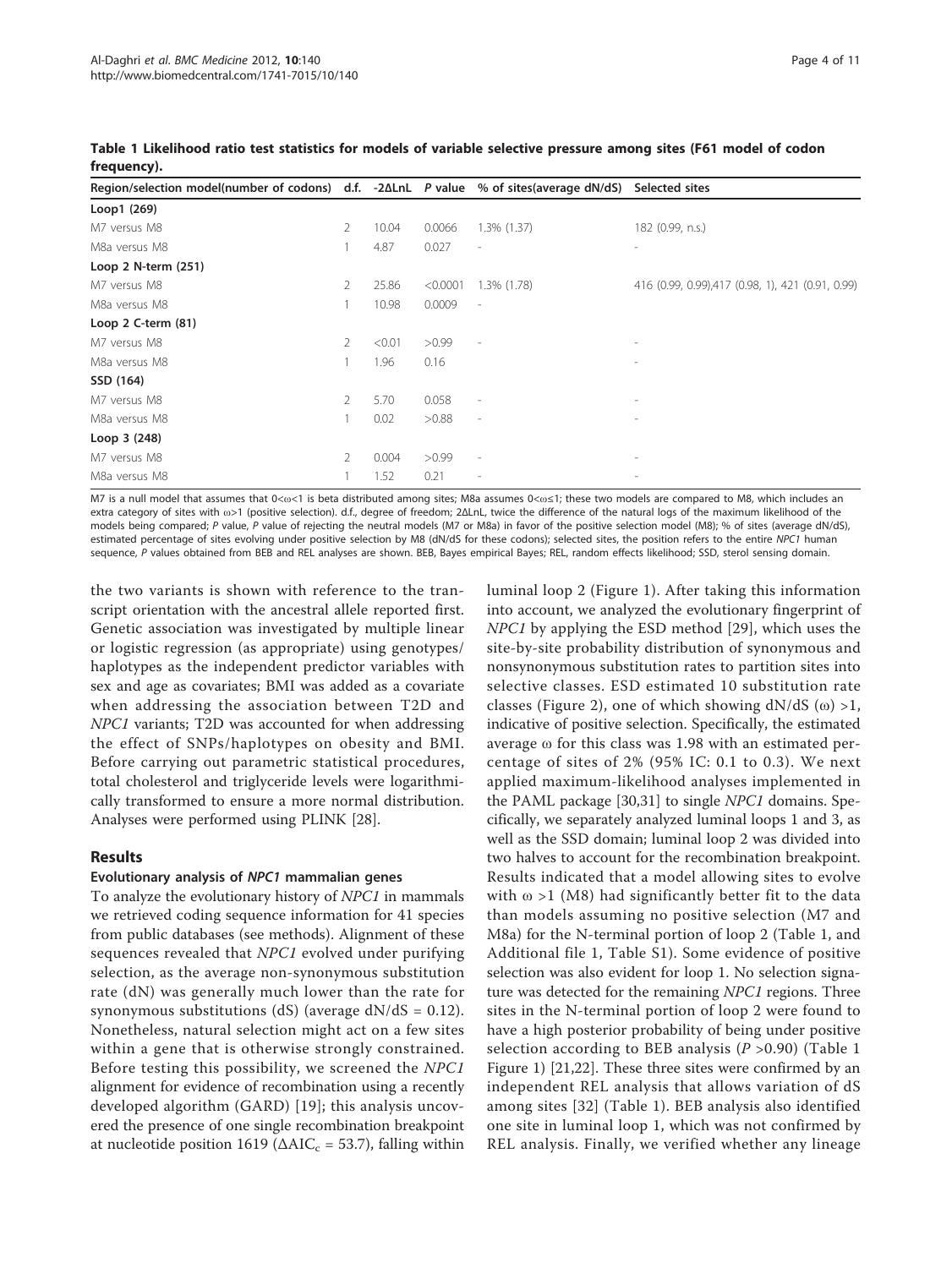<span id="page-4-0"></span>

shows evidence of episodic positive selection by applying a branch-site REL analysis [[33\]](#page-9-0). Results indicated that a proportion of sites has evolved under episodic diversifying selection in the gorilla and baboon lineages, although the proportion of sites evolving with  $\omega > 1$  was very low (about 1%) in both lineages. Thus, the branch-site REL test should be interpreted with caution, as sequencing errors in the reference sequences of these two primates might be partially responsible for these results [see Additional file [1](#page-8-0), Figure S2].

## Population genetics in humans

The human NPC1 gene spans about 55 kb on chromosome 18. To gain insight into its evolutionary history in human populations, we exploited sequencing data from the 1000 Genomes Pilot Project [[34](#page-9-0)], which generated low-coverage whole genome sequencing data of 179 individuals with different ancestry (Yoruba from Nigeria, Europeans and Asians). Nucleotide diversity for the entire NPC1 gene region was calculated using  $\theta_{\rm W}$  an estimate of the expected per site heterozygosity [\[35](#page-9-0)] and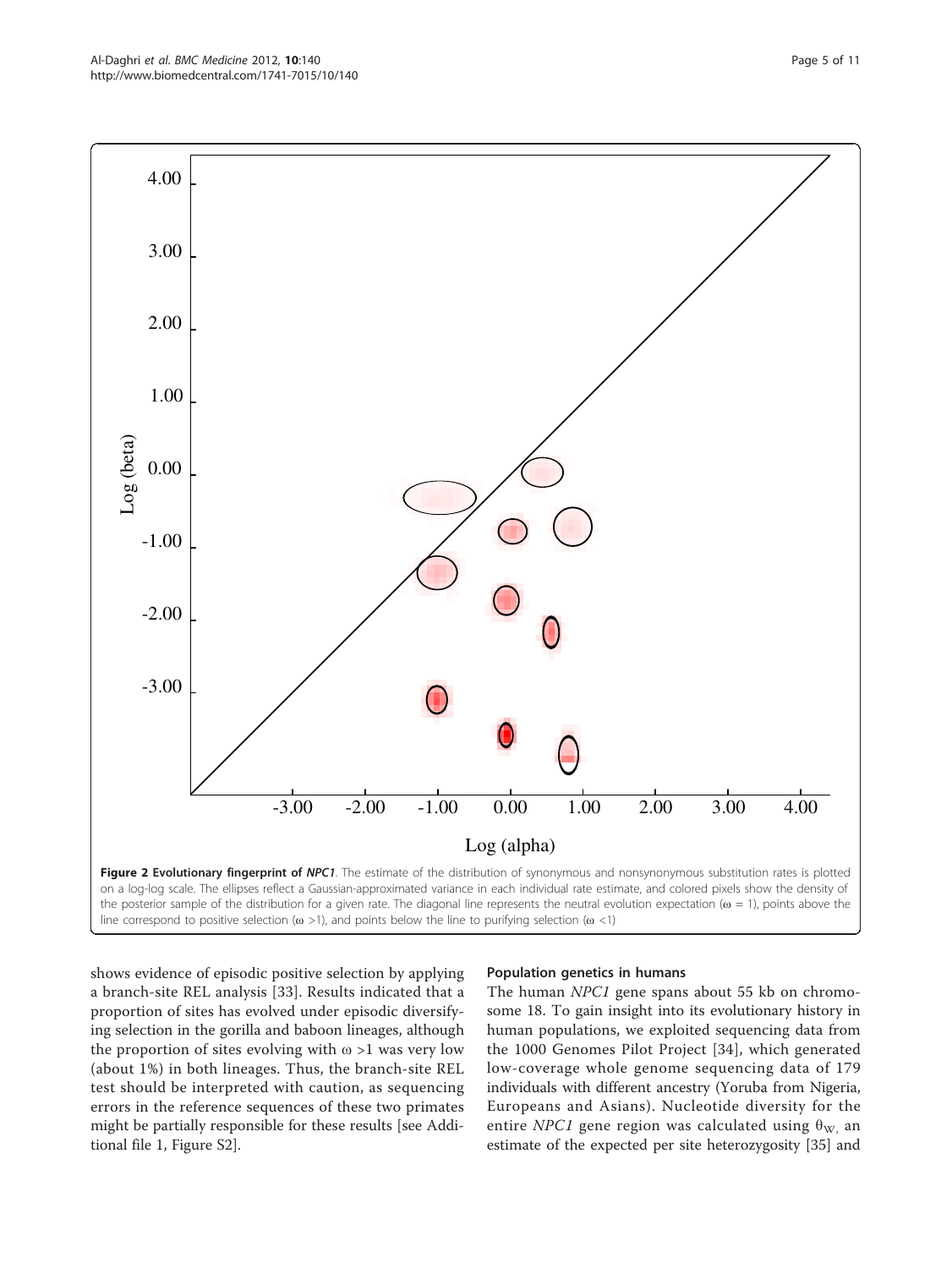π, the average number of pair-wise sequence nucleotide differences between haplotypes [[36\]](#page-9-0). As a comparison, the same indexes were obtained for 2,000 randomly selected human genes. Both  $\theta_W$  and  $\pi$  for *NPC1* ranged from the 29th to the 40th percentiles in the distribution of values calculated for the 2,000 reference genes in the three populations (not shown). In order to address the possibility of local selection affecting NPC1 sub-regions, we performed a sliding window analysis of  $θ<sub>W</sub>$ , π, and Yoruba/European/Asian population genetic differentiation  $(F_{ST})$  [\[37\]](#page-10-0) along the gene. Again, we applied the same procedure to 2,000 randomly selected human genes, allowing calculation of the 2.5th and 97.5th percentiles to be used as reference cutoffs. No region in NPC1 displayed nucleotide diversity outside the calculated cutoffs [see Additional file [1,](#page-8-0) Figure S3]. As for  $F_{ST}$ , a peak was evident in the middle of the gene, but it did not exceed the 97.5th percentile [see Additional file [1,](#page-8-0) Figure S4]. Analysis of iHS [[26\]](#page-9-0) for variants within the peak revealed no absolute value higher than 2 (data not shown). Overall, these analyses suggest that NPC1 is neutrally evolving in humans or that selection signatures are too weak to be detected using these approaches.

## Association of NPC1 SNPs with obesity and T2D

To shed light on the distribution of polymorphisms segregating in NPC1 we again exploited the 1000 Genomes Project data [\[34\]](#page-9-0) by selecting nonsynonymous variants that have been detected in the gene with a minor allele frequency higher than 1%. Six variants were identified; only two of them were located in domains possibly affecting sterol homeostasis: rs1805081 (His215Arg), located in loop 1 and previously associated with obesity in Europeans [\[9\]](#page-9-0), and rs1788799 (Ile642Met), located in the SSD (Figure [1\)](#page-1-0). Analysis of the mammalian NPC1 alignment indicated that codon 215 is relatively variable, whereas position 642 is conserved (Ile) in all species [see Additional file [1](#page-8-0), Figure S1]. We analyzed the role of these two SNPs in predisposing to obesity and weight gain by recruiting a population consisting of 1,468 subjects (820 obese individuals and 648 non-obese controls) from Saudi Arabia (Table 2). The two polymorphisms displayed limited linkage disequilibrium (LD) in our study population

(D' = 0.93,  $r^2$  = 0.080) and both complied with Hardy-Weinberg equilibrium. Minor allele frequencies for rs1788799 (G, 642Met) and rs1805081 (G, 215Arg) in this cohort amounted to 0.41 and 0.12, respectively. Association of these SNPs with obesity was assessed by fitting a logistic regression model using age, sex, and absence/presence of T2D as covariates. Results indicated that neither SNP associates with obesity (Table [3](#page-6-0)). Similarly, no association between NPC1 variants and BMI was detected (Table [3\)](#page-6-0).

We next evaluated the role of rs1805081 and rs1788799 in predisposing to T2D; to this aim all subjects were analyzed by fitting a logistic regression using age, sex, and BMI as covariates. No effect of rs1805081 on T2D susceptibility was observed; conversely, a significant association between rs1788799 and T2D was detected (for the minor allele 642Met,  $P = 0.0137$ , odds ratio (OR) = 1.24) (Table [3](#page-6-0)). A significant interaction was also noted between allelic status at this variant and sex ( $P_{interaction}$  = 0.041); stratification of the population on the basis of gender indicated that the association between rs1788799 and T2D is driven by male subjects (Table [3\)](#page-6-0). Thus, we next analyzed the effect of NPC1 haplotypes on susceptibility to diabetes. After correcting for age, sex and BMI, two haplotypes were found to be associated with T2D with an opposite effect. Specifically, AC and AG (rs1805081-rs1788799, 215His-642Ile and 215His-642Met) haplotypes were observed to protect and predispose to the disease, respectively (Table [4\)](#page-6-0). Again, the association could only be detected in men and occurred in both obese and non-obese individuals (Table [4\)](#page-6-0).

Finally, we evaluated the role of NPC1 haplotypes in modulating fasting plasma lipid levels. Circulating levels of total-, LDL- and HDL-cholesterol, as well as triglycerides were available for 1,443 individuals of the above described cohort. No effect of NPC1 haplotypes on total- and LDLcholesterol was detected (Table [5\)](#page-7-0). Conversely, different NPC1 haplotypes were associated, although weakly, with HDL-cholesterol and triglyceride levels both in men and women (Table [5\)](#page-7-0).

## **Discussion**

During mammalian evolution genes involved in diet and immune response have been preferential targets of positive

|  | Table 2 Characteristics of the Saudi cohort. |  |  |  |
|--|----------------------------------------------|--|--|--|
|--|----------------------------------------------|--|--|--|

|                                   |                   | Obese               |                   | Non-obese           |
|-----------------------------------|-------------------|---------------------|-------------------|---------------------|
|                                   | T <sub>2</sub> D  | No T <sub>2</sub> D | T2D               | No T <sub>2</sub> D |
| Sample size                       | 441               | 379                 | 203               | 445                 |
| Females (%)                       | 261 (59)          | 233 (61)            | 73 (36)           | 216 (48.5)          |
| Males (%)                         | 180 (41)          | 145 (39)            | 130 (64)          | 229(51.5)           |
| Age $\pm$ s.d. (years)            | $53.07 \pm 10.61$ | $42.79 \pm 10.15$   | $55.54 \pm 16.19$ | $38.56 \pm 13.90$   |
| BMI $\pm$ s.d., kg/m <sup>2</sup> | $35.62 \pm 6.83$  | $34.67 \pm 3.92$    | $24.25 \pm 3.31$  | $22.74 \pm 3.3$     |

T2D, type 2 diabetes.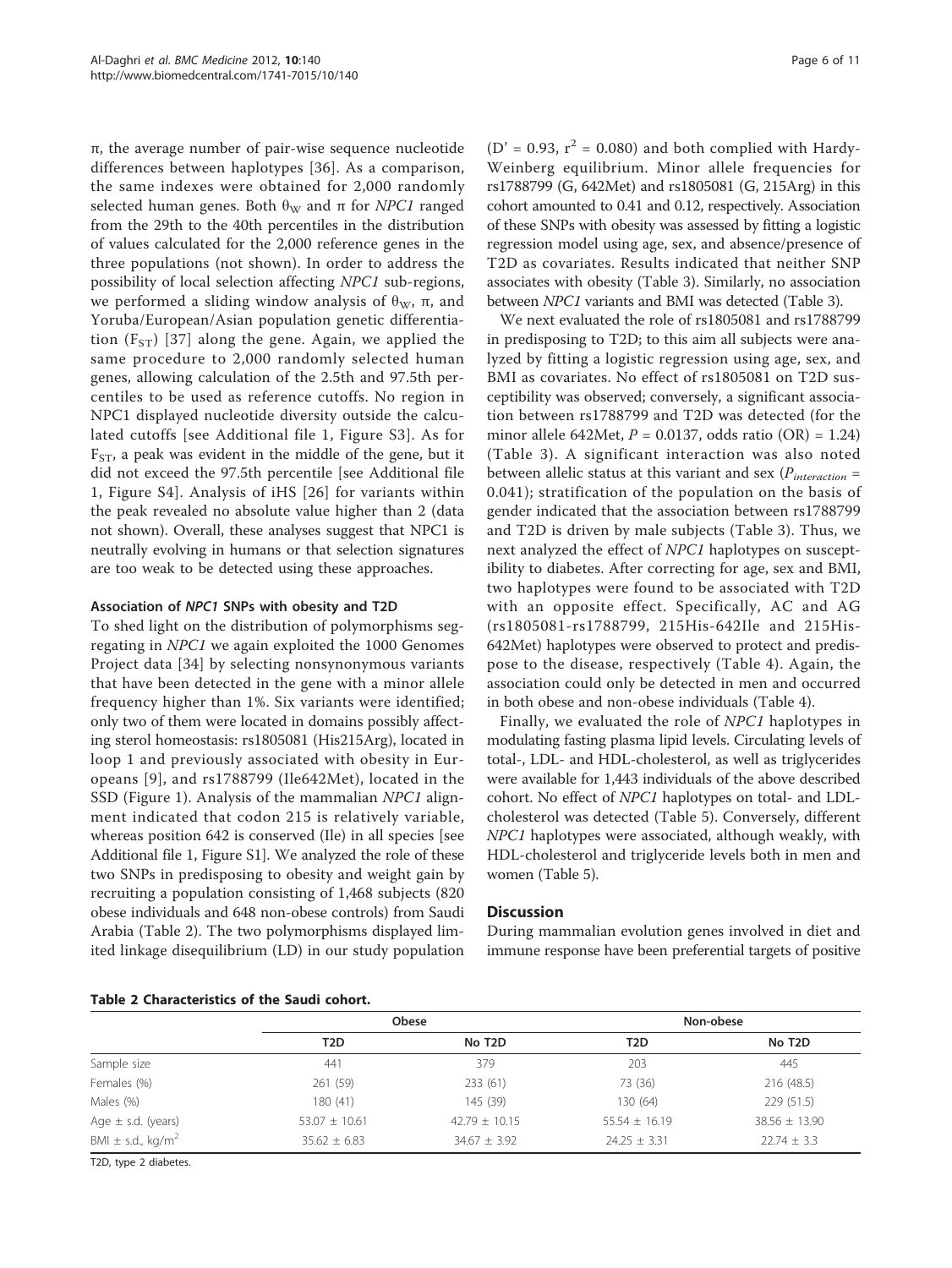| <b>Trait</b>     | Minor allele<br>Whole sample |                        |                          | <b>Males</b>                        |                          | <b>Females</b>         |                          |
|------------------|------------------------------|------------------------|--------------------------|-------------------------------------|--------------------------|------------------------|--------------------------|
|                  |                              | $P$ value <sup>a</sup> | OR (95% CI) <sup>b</sup> | $P$ value <sup><math>a</math></sup> | OR (95% CI) <sup>b</sup> | $P$ value <sup>a</sup> | OR (95% CI) <sup>b</sup> |
| Obesity          |                              |                        |                          |                                     |                          |                        |                          |
| rs1788799 (C/G)  | G (Met)                      | >0.5                   | 1.05 (0.87 to 1.18)      | >0.5                                | 1.02 (0.81 to 1.27)      | >0.5                   | 1.02 (0.83 to 1.27)      |
| rs1805081 (A/G)  | G (Arg)                      | >0.5                   | 0.83 (0.78 to 1.25)      | >0.5                                | 1.06 (0.76 to 1.47)      | >0.5                   | 0.93 (0.67 to 1.30)      |
| BMI              |                              | $P$ value <sup>a</sup> | <b>BETA<sup>c</sup></b>  | P value <sup>a</sup>                | <b>BETA<sup>c</sup></b>  | P value <sup>a</sup>   | <b>BETA<sup>c</sup></b>  |
| rs1788799 (C/G)  | G (Met)                      | 0.462                  | 0.328                    | >0.5                                | 0.490                    | >0.5                   | 0.231                    |
| rs1805081 (A/G)  | G (Arg)                      | >0.5                   | $-0.411$                 | >0.5                                | $-0.343$                 | >0.5                   | $-0.450$                 |
| T <sub>2</sub> D |                              | $P$ value <sup>a</sup> | OR (95% CI) <sup>b</sup> | $P$ value <sup>a</sup>              | OR (95% CI) <sup>b</sup> | $P$ value <sup>a</sup> | OR (95% CI) <sup>b</sup> |
| rs1788799 (C/G)  | G (Met)                      | 0.027                  | 1.24 (1.05 to 1.48)      | 0.004                               | 1.50 (1.15 to 1.95)      | >0.5                   | 1.07 (0.85 to 1.36)      |
| rs1805081 (A/G)  | G (Arg)                      | >0.5                   | 1.06 (0.82 to 1.39)      | >0.5                                | $1.11$ (0.76 to .60)     | >0.5                   | 1.04 (0.71 to 1.52)      |

<span id="page-6-0"></span>Table 3 Association analysis of NPC1 polymorphisms with obesity, BMI, and T2D.

<sup>a</sup>P values were calculated using logistic or linear regression (as appropriate) with an additive model; Bonferroni-corrected P values are reported; nominally significant P values are in bold; <sup>b</sup>odds ratio and 95% confidence intervals refer to the minor allele. <sup>c</sup>regression coefficient. BMI, body mass index; OR, odds ratio; T2D, type 2 diabetes.

> positive selection. Specifically, maximum-likelihood ratio tests indicated that three residues in the N-terminal portion of luminal loop 2 evolved under positive selection; these codons are located in close proximity to each other, and selection was confirmed by an independent REL analysis. PAML also identified one positively selected site in luminal loop 1, but this was not supported by REL, suggesting that it may represent a false positive, as the M8 model has been shown to be more prone than REL to false positive results when a relatively high number of sequences (species) is used for analysis [\[47](#page-10-0)]. These results suggest that the selective pressure responsible for positive selection in NPC1 stems from pathogens rather than from dietary changes. Indeed, a recent study has indicated that luminal loop 2 is necessary and sufficient to bind filovirus GP1 protein directly and to mediate productive infection [[3\]](#page-9-0); the authors were able to map the GP1 residues involved in engaging loop 2 and determined that they are conserved among filoviruses [\[3\]](#page-9-0). This observation,

selection [[16](#page-9-0)], highlighting the role of nutrient availability/ preferences and pathogens as powerful selective forces. The protein product of NPC1 plays a central role in lipid metabolism, as it acts as a cholesterol transporter and its transcription is regulated by the SREBP pathway [\[1](#page-9-0)]. Conversely, the gene does not participate in immune response, but is exploited by members of the filovirus family as an intracellular receptor that mediates the late steps of viral invasion [[3-5](#page-9-0)]. Evidence has indicated that genes directly involved in antiviral response or acting as viral receptors (for example, HAVCR1, CD4) display domains evolving under positive selection as the result of a genetic conflict with extant or extinct viral species [\[38-46](#page-10-0)]. Positive selection at these host genes may result from adaptation either to increase viral recognition and restriction efficiency or to avoid binding of specific viral components. Our evolutionary analysis in mammals indicated a predominant role of purifying selection in driving the evolution of NPC1 but also identified few positions that have been targeted by

|  | Table 4 Association analysis of NPC1 haplotypes with T2D. |  |  |  |
|--|-----------------------------------------------------------|--|--|--|
|  |                                                           |  |  |  |

| <b>Trait</b>             | Haplotype                        | Whole sample       |              | <b>Males</b>       |                |                    |                |
|--------------------------|----------------------------------|--------------------|--------------|--------------------|----------------|--------------------|----------------|
|                          | (rs1805081 -rs1788799, residues) |                    |              |                    |                |                    |                |
|                          |                                  | Freq. <sup>a</sup> | P value (OR) | Freq. <sup>a</sup> | $P$ value (OR) | Freq. <sup>a</sup> | $P$ value (OR) |
| $T2D$ (all)              |                                  |                    |              |                    |                |                    |                |
|                          | GC (Arg-Ile)                     | 0.12               | 0.451(1.11)  | 0.12               | 0.495(1.14)    | 0.12               | 0.653(1.09)    |
|                          | AG (His-Met)                     | 0.41               | 0.009(1.26)  | 0.40               | 0.0012(1.54)   | 0.41               | 0.545(1.08)    |
|                          | AC (His-Ile)                     | 0.47               | 0.003(0.77)  | 0.48               | 0.0004(0.63)   | 0.47               | 0.425(0.91)    |
| T <sub>2</sub> D (obese) |                                  |                    |              |                    |                |                    |                |
|                          | GC (Arg-Ile)                     | 0.12               | 0.577(1.10)  | 0.12               | 0.498(1.20)    | 0.12               | 0.780(1.07)    |
|                          | AG (His-Met)                     | 0.42               | 0.230(1.14)  | 0.42               | 0.013(1.44)    | 0.41               | 0.745(0.95)    |
|                          | AC (His-Ile)                     | 0.46               | 0.142(0.85)  | 0.46               | 0.004(0.60)    | 0.47               | 0.813(1.03)    |
| T2D (non-obese)          |                                  |                    |              |                    |                |                    |                |
|                          | GC (Arg-Ile)                     | 0.11               | 0.77(1.07)   | 0.11               | 0.957(1.02)    | 0.12               | 0.666(1.19)    |
|                          | AG (His-Met)                     | 0.40               | 0.0125(1.46) | 0.40               | 0.033(1.52)    | 0.41               | 0.158(1.40)    |
|                          | AC (His-Ile)                     | 0.49               | 0.009(0.67)  | 0.49               | 0.042(0.69)    | 0.47               | 0.088(0.65)    |

<sup>a</sup>haplotype frequency. Significant P values are in bold. Freq., frequency; T2D, type 2 diabetes.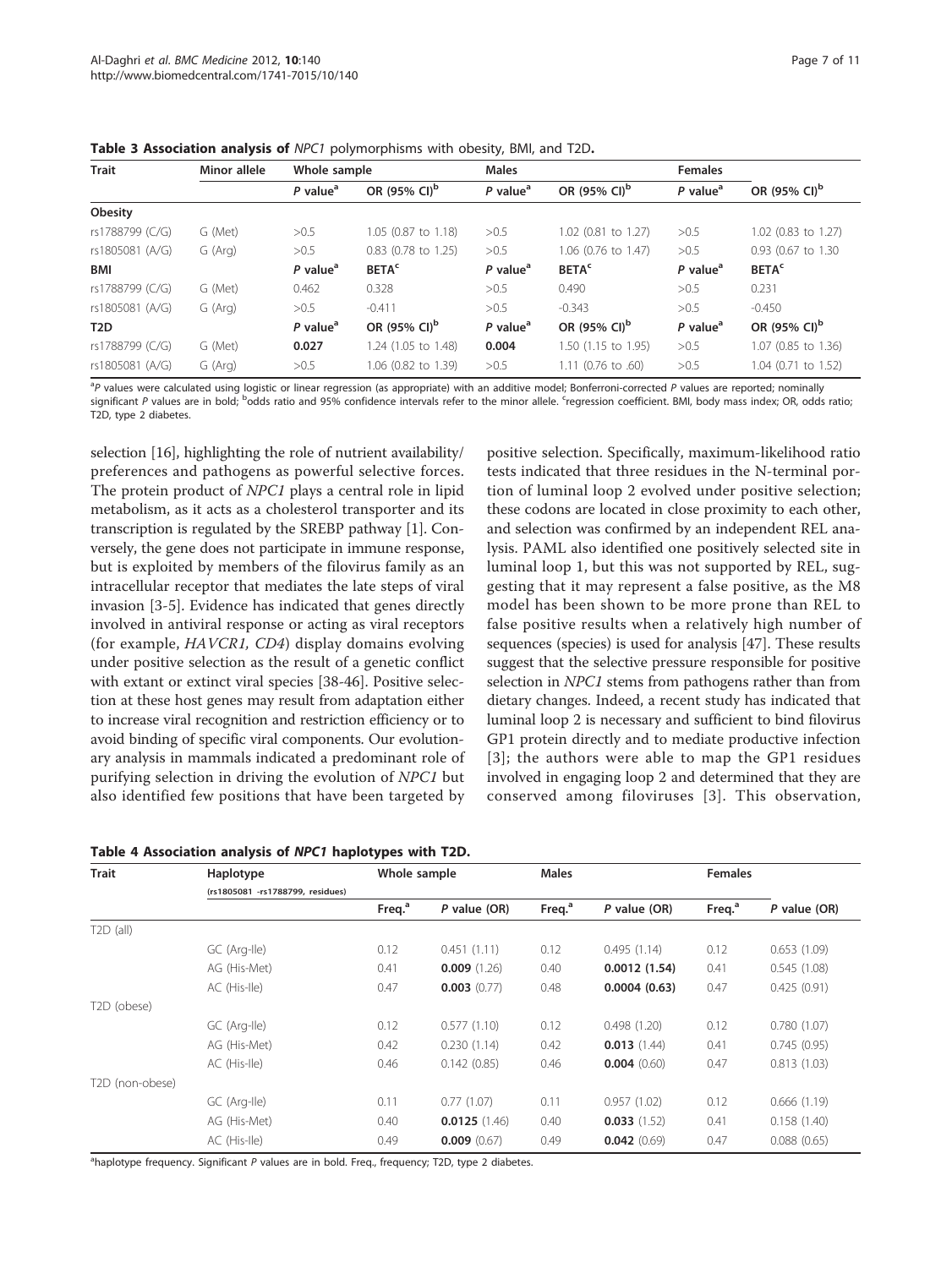| <b>Trait</b>         | Haplotype                       | Whole sample             |         | <b>Males</b>             |         | <b>Females</b>           |         |
|----------------------|---------------------------------|--------------------------|---------|--------------------------|---------|--------------------------|---------|
|                      | (rs1805081-rs1788799, residues) |                          |         |                          |         |                          |         |
|                      |                                 | <b>BETA</b> <sup>a</sup> | P value | <b>BETA</b> <sup>a</sup> | P value | <b>BETA</b> <sup>a</sup> | P value |
| HDL-cholesterol      |                                 |                          |         |                          |         |                          |         |
|                      | GC (Arg-Ile)                    | $-0.047$                 | 0.026   | $-0.070$                 | 0.017   | $-0.020$                 | 0.698   |
|                      | AG (His-Met)                    | $-0.013$                 | 0.32    | 0.004                    | 0.803   | $-0.0278$                | 0.048   |
|                      | AC (His-Ile)                    | 0.032                    | 0.015   | 0.025                    | 0.190   | 0.040                    | 0.023   |
| LDL-cholesterol      |                                 |                          |         |                          |         |                          |         |
|                      | GC (Arg-Ile)                    | $-0.068$                 | 0.650   | $-0.140$                 | 0.477   | $-0.034$                 | 0.877   |
|                      | AG (His-Met)                    | 0.149                    | 0.124   | $-0.125$                 | 0.330   | 0.200                    | 0.157   |
|                      | AC (His-Ile)                    | $-0.105$                 | 0.265   | $-0.701$                 | 0.583   | $-0.144$                 | 0.289   |
| Total cholesterol    |                                 |                          |         |                          |         |                          |         |
|                      | GC (Arg-Ile)                    | $-0.011$                 | 0.408   | 0.003                    | 0.872   | $-0.028$                 | 0.166   |
|                      | AG (His-Met)                    | 0.010                    | 0.224   | 0.002                    | 0.873   | 0.022                    | 0.097   |
|                      | AC (His-Ile)                    | $-0.005$                 | 0.538   | $-0.003$                 | 0.794   | $-0.008$                 | 0.505   |
| <b>Triglycerides</b> |                                 |                          |         |                          |         |                          |         |
|                      | GC (Arg-Ile)                    | 0.045                    | 0.101   | 0.104                    | 0.003   | $-0.0313$                | 0.466   |
|                      | AG (His-Met)                    | 0.024                    | 0.173   | $-0.014$                 | 0.563   | 0.071                    | 0.009   |
|                      | AC (His-Ile)                    | $-0.041$                 | 0.018   | $-0.031$                 | 0.181   | $-0.052$                 | 0.046   |

<span id="page-7-0"></span>Table 5 Association analysis of NPC1 haplotypes with lipid levels.

<sup>a</sup>regression coefficient. Significant P values are in bold.

together with evidence showing that NPC1 is required for infection of both human and rodent cells by distantly related viral species, strongly suggests that the cholesterol transporter is a necessary factor for most members of the Filoviridae family [\[3](#page-9-0)-[5\]](#page-9-0). These pathogens display a wide host range in mammals [[48\]](#page-10-0) and are thought to have affected vertebrates for millions of years, as testified by the detection of filovirus-derived elements in the genome of both eutherians and marsupials [\[49\]](#page-10-0). Thus, we suggest that the positively selected sites we identified in luminal loop 2 evolved in response to a host-filovirus arms race and might represent relevant residues in mediating GP1 binding.

Population genetic analysis of NPC1 in humans revealed no evident signature of natural selection in loop 2 or any other gene region, although we cannot exclude that weak or geographically-restricted selective events have acted on the gene. With respect to filovirus infection, this might not be surprising as the known human pathogens Ebola and Marburg viruses are highly virulent agents that rapidly kill infected individuals, a feature that possibly limits their spreading in human populations [[50](#page-10-0)] and makes them unlikely candidates to play a role as selective agents. Genetic diversity in human NPC1 has nevertheless been recently associated with metabolic dysfunction, this association being based on the central role of the gene in lipid trafficking. Specifically, the His215Arg (rs1805081) variant in luminal loop 1, which is involved in cholesterol binding, was shown to associate with obesity in populations of European descent [[9,10](#page-9-0)]. It has been proposed that alleles responsible for obesity and T2D might have evolved as 'thrifty' variants in ancient populations [[51,52\]](#page-10-0). In line with this hypothesis, selection signatures have been detected for a few polymorphisms associated with these conditions [[53](#page-10-0),[54](#page-10-0)], although this does not seem to be the case for NPC1. Nonetheless, inspection of nonsynonymous SNPs located in the gene revealed that, in addition to the above mentioned variant in loop 1, a polymorphism (Ile642Met, rs1788799) in the SSD domain segregates at relatively high frequency in human populations and affects an isoleucine residue which is conserved in all the mammals we analyzed.

We thus reasoned that this SNP might affect NPC1 function and modulate metabolic phenotypes. We tested this hypothesis in a large cohort of subjects from Saudi Arabia, a region where the prevalence of obesity and T2D is very high [[55](#page-10-0)-[57\]](#page-10-0). The previously described association between rs1805081 and obesity [[9,10](#page-9-0)] was not replicated in the Saudi sample, although the relatively lower minor allele frequency (MAF) of the variant in this population (12%) compared to Europeans (ranging from 25% to 40%) might have limited our detection power. No effect on BMI or obesity was detected in the Saudi cohort for the Ile642- Met variant either. Similarly, the role of the His215Arg variant in predisposing to obesity was not observed in a cohort of Chinese children [\[12](#page-9-0)], although a possible interaction between this (and other) variant and sedentary behavior has been described in a population of the same ethnicity [[11\]](#page-9-0). Recently, a meta-analysis of rs1805081 on obesity risk in Europeans also revealed a weak effect of the polymorphism on body fat percentage, but not on BMI or on the odds of being obese [[58](#page-10-0)]. One possibility to explain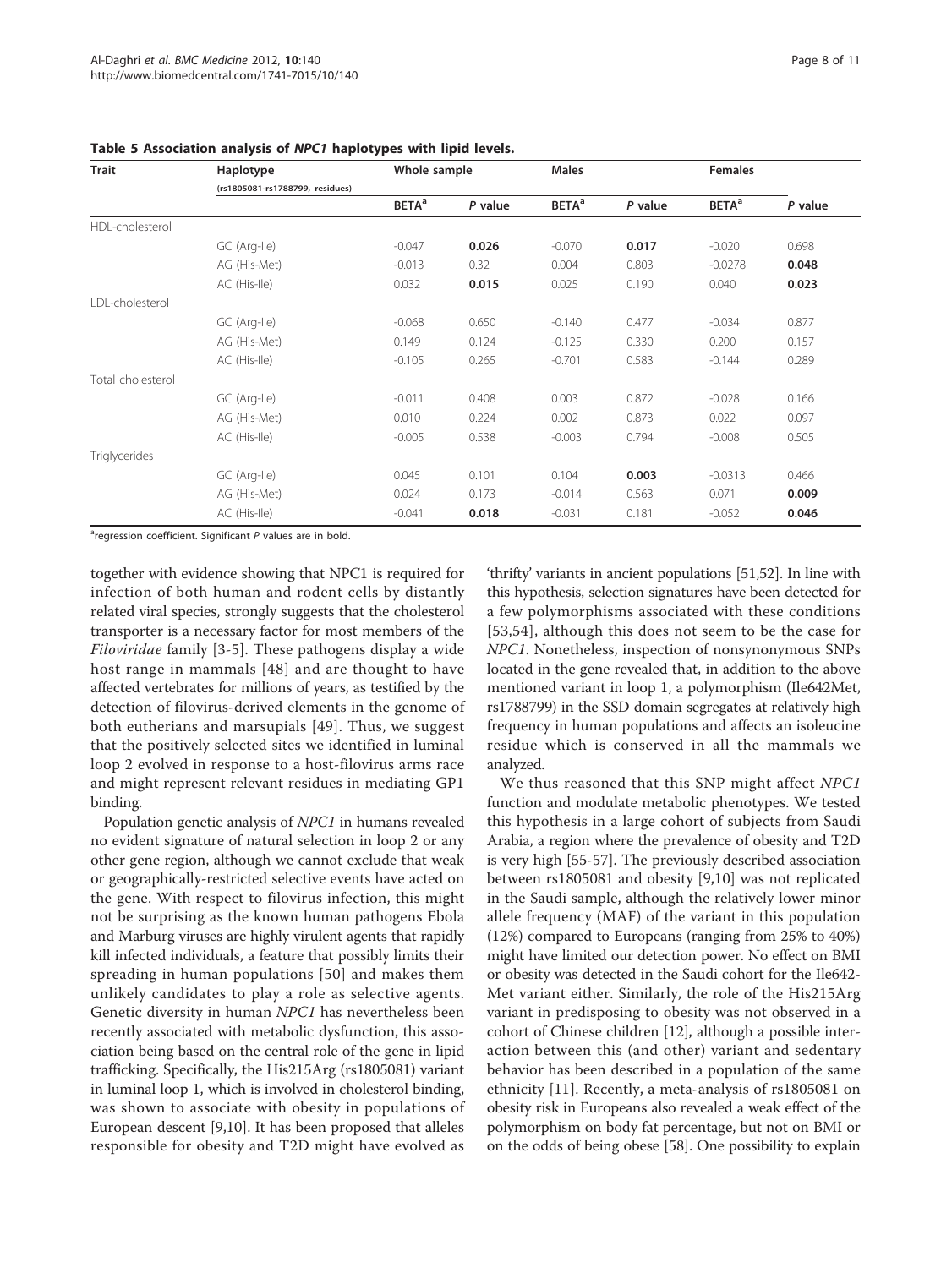<span id="page-8-0"></span>these contrasting results is that variants in NPC1 interact with environmental cues, as suggested by the Chinese study [[11](#page-9-0)] and possibly with additional genetic factors. This seems to be the case for  $Npc1^{+/}$  mice: these animals develop increased adiposity and metabolic disturbances but the phenotype depends on both fat intake and genetic background [[7,](#page-9-0)[59\]](#page-10-0). These animals also present with increased fasting plasma glucose levels, glucose intolerance, and insulin resistance, indicating a T2D phenotype [[7](#page-9-0)[,59](#page-10-0)]. Somehow in contrast with these results, a recent study indicated that heterozygosity for a hypomorphic Npc1 mutation on the C57BL/6J 'metabolic syndrome' genetic background protects old male mice, but not females, from weight gain [[60](#page-10-0)]. Overall, these observations suggest that *Npc1* genetic variation interacts with diet, sex and with one or more gene(s) in modulating metabolic phenotypes.

A possible association between the two NPC1 variants and T2D was analyzed in the Saudi cohort. Overweight and obesity are strong risk factors for the development of T2D; genetic susceptibility is nevertheless believed to play a stronger role in non-obesity related T2D [[61](#page-10-0)]. Thus, we verified the effect of rs1805081 and rs1788799 on diabetes susceptibility by taking BMI into account; a significant association was detected between rs1788799 and T2D, with a predisposing role for the derived 642Met allele.

Several metabolic traits are sexually dimorphic in humans and/or show sex-specific heritability linked to the autosomes [[62](#page-10-0)]. Thus, it was suggested that variants with a sex-specific effect might be difficult to detect without separating the sexes or modeling for gender-based differences [\[62](#page-10-0)]. Testing for interaction with sex in our cohort indicated the presence of a significant effect; stratification of the population on the basis of gender revealed that the association is driven by male subjects. This was even more evident when haplotype analysis using the two coding variants was performed. Notably, two major haplotypes showed an opposite effect on T2D susceptibility in men only, and the effect was evident in both obese and nonobese individuals. An interaction between gender and genetic factors has been described for some other genes involved in T2D [\[63-66](#page-10-0)]; the reasons underlying these sexspecific events remain to be elucidated and might include a role for sex hormones, epistatic effects with X-linked variants, or differences in dietary habits and lifestyle between the sexes that, in turn, interact with the genetic status.

Further analyses on plasma lipid levels showed the presence of different associations with NPC1 haplotypes in men and women. Nonetheless, these effects were generally weak and should be interpreted with caution. The stronger effect was detected for triglyceride levels. Thus, in men a minor haplotype unrelated to T2D susceptibility was found to associate with higher levels, whereas in women

the two major haplotypes that predispose or protect men from diabetes were found to be associated with higher and lower triglyceride levels, respectively.

#### Conclusions

Data reported here indicate that NPC1 has evolved adaptively in mammals and that the underlying selective pressure might be virus-driven. No selection signature was detected in present-day human populations, but analysis of nonsynonymous polymorphisms showed that a variant (Ile642Met) in the SSD domain affects a highly conserved position. This variant and haplotypes comprising Ile642- Met and the previously described His215Arg polymorphism were found to modulate the risk of T2D in a population from Saudi Arabia with a sex-specific effect. Analysis of additional cohorts will be instrumental for clarifying the role of the two NPC1 variants on plasma lipid levels and T2D susceptibility. Our results indicate that haplotype analysis (as opposed to single variant association) and modeling for sex-specific effects are strongly recommended when NPC1 genetic variability is analyzed.

#### Additional material

[Additional file 1: T](http://www.biomedcentral.com/content/supplementary/1741-7015-10-140-S1.PDF)able S1: Likelihood ratio test statistics for models of variable selective pressure among sites. The table reports results of the likelihood ratio tests (M7 versus M8 and M8a versus M8) using the F3X4 codon frequency model. Figure S1: Multiple protein alignment of NPC1 mammalian genes. The figure shows the NPC1 multiple species alignment (41 species, Clustal format); positively selected sites and human nonsynonymous polymorphisms are highlighted. Figure S2: Branch-site random effects likelihood (branch-site REL) analysis of **NPC1 genes.** The figure shows a branch-site REL analysis of NPC1 with the width and color of each branch indicating the strength of selection. Figure S3: Sliding-window analysis of nucleotide diversity along NPC1 using the 1000 Genomes Project data. The figure shows θW and  $π$  calculated for Yoruba, Europeans and Asians in sliding windows of 5 kb moving along the NPC1 gene region. Figure S4: Sliding-window analysis of FST along NPC1 using the 1000 Genomes Project data. The figure shows  $F_{ST}$  (YRI/CEU/CHB-JPT) calculated in 5 kb windows moving along the NPC1 gene region.

#### Abbreviations

BEB: Bayes empirical Bayes; BMI: body mass index; bp: base pair; ESD: evolutionary selection distance; GARD: Genetic Algorithm Recombination Detection; iHS: integrated haplotype score; NCBI: National Center for Biotechnology Information; OR: odds ratio; PAML: phylogenetic analysis by maximum likelihood; PCR: polymerase chain reaction; REL: random effects likelihood; SNP: single nucleotide polymorphism; SREBP: sterol regulatory element-binding proteins; SSD: sterol sensing domain; T2D: type 2 diabetes.

#### Acknowledgements

We wish to thank Dr Matteo Fumagalli for helpful comments about this work. The authors are grateful to Prince Mutaib Chair for Biomarkers of Osteoporosis for technical support and to the primary care physicians and nurses who recruited and collected the data on the subjects.

#### Author details

<sup>1</sup> Biomarkers Research Program, Biochemistry Department, College of Science King Saud University, King Abdullah road, Riyadh 11451, Kingdom of Saudi Arabia. <sup>2</sup> Prince Mutaib Chair for Biomarkers of Osteoporosis Research, King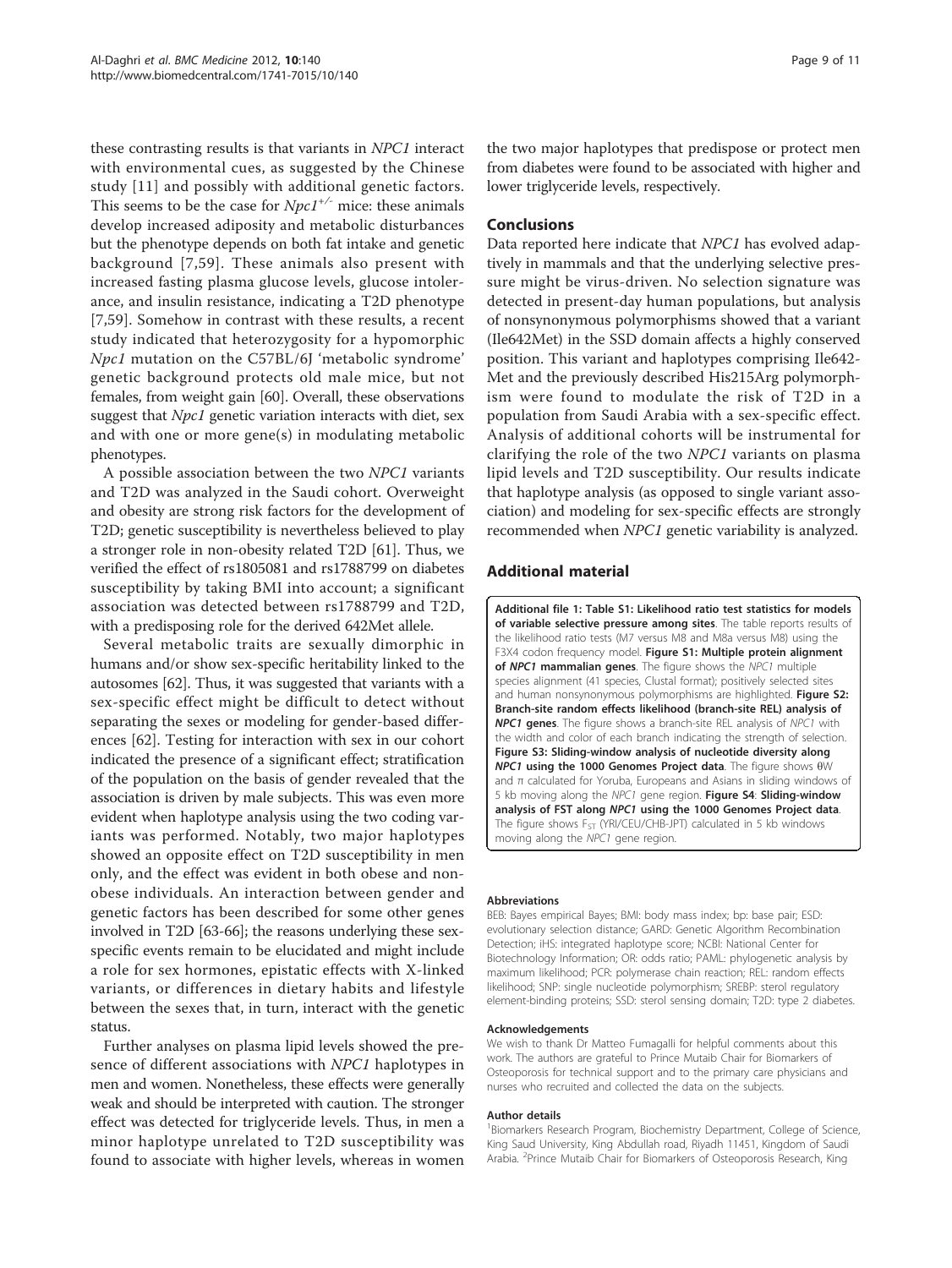<span id="page-9-0"></span>Saud University, King Abdullah road, Riyadh 11451, Kingdom of Saudi Arabia. <sup>3</sup>Center of Excellence in Biotechnology, King Saud University, King Abdullah road, Riyadh 11451, Kingdom of Saudi Arabia. <sup>4</sup>Bioinformatics, Scientific Institute IRCCS E.MEDEA, Via Don L. Monza 20, Bosisio Parini 23842, Italy. <sup>5</sup>Clinical Pharmacy Department, College of Pharmacy, King Saud University, King Abdullah road, Riyadh 11451, Kingdom of Saudi Arabia. <sup>6</sup>Department of Molecular Medicine, Don Gnocchi Foundation IRCCS, ONLUS, Piazetta Morandi, Milano 20100, Italy. <sup>7</sup>Department of Pathophysiology and Transplantation, Milano University Medical School, Via Fratelli Cervi, Milano 20090, Italy.

#### Authors' contributions

MS, RC, DF and UP performed the experiments and analyzed the data. MC and MS designed the study and contributed to writing the manuscript. NMA contributed to the study design and to writing the manuscript. MSA, KMA and SS are responsible for following the cohorts of patients and collecting and cataloguing the samples. All authors read and approved the final manuscript.

#### Competing interests

The authors declare that they have no competing interests.

Received: 6 August 2012 Accepted: 15 November 2012 Published: 15 November 2012

#### References

- 1. Garver WS: [Gene-diet interactions in childhood obesity.](http://www.ncbi.nlm.nih.gov/pubmed/22043166?dopt=Abstract) Curr Genomics 2011, 12:180-189.
- 2. Davies JP, Ioannou YA: [Topological analysis of Niemann-Pick C1 protein](http://www.ncbi.nlm.nih.gov/pubmed/10821832?dopt=Abstract) [reveals that the membrane orientation of the putative sterol-sensing](http://www.ncbi.nlm.nih.gov/pubmed/10821832?dopt=Abstract) [domain is identical to those of 3-hydroxy-3-methylglutaryl-CoA](http://www.ncbi.nlm.nih.gov/pubmed/10821832?dopt=Abstract) [reductase and sterol regulatory element binding protein cleavage](http://www.ncbi.nlm.nih.gov/pubmed/10821832?dopt=Abstract)[activating protein.](http://www.ncbi.nlm.nih.gov/pubmed/10821832?dopt=Abstract) J Biol Chem 2000, 275:24367-24374.
- 3. Miller EH, Obernosterer G, Raaben M, Herbert AS, Deffieu MS, Krishnan A, Ndungo E, Sandesara RG, Carette JE, Kuehne AI, Ruthel G, Pfeffer SR, Dye JM, Whelan SP, Brummelkamp TR, Chandran K: [Ebola virus entry](http://www.ncbi.nlm.nih.gov/pubmed/22395071?dopt=Abstract) [requires the host-programmed recognition of an intracellular receptor.](http://www.ncbi.nlm.nih.gov/pubmed/22395071?dopt=Abstract) EMBO J 2012, 31:1947-1960.
- 4. Carette JE, Raaben M, Wong AC, Herbert AS, Obernosterer G, Mulherkar N, Kuehne AI, Kranzusch PJ, Griffin AM, Ruthel G, Dal Cin P, Dye JM, Whelan SP, Chandran K, Brummelkamp TR: [Ebola virus entry requires the](http://www.ncbi.nlm.nih.gov/pubmed/21866103?dopt=Abstract) [cholesterol transporter Niemann-Pick C1.](http://www.ncbi.nlm.nih.gov/pubmed/21866103?dopt=Abstract) Nature 2011, 477:340-343.
- 5. Cote M, Misasi J, Ren T, Bruchez A, Lee K, Filone CM, Hensley L, Li Q, Ory D, Chandran K, Cunningham J: [Small molecule inhibitors reveal Niemann-](http://www.ncbi.nlm.nih.gov/pubmed/21866101?dopt=Abstract)[Pick C1 is essential for Ebola virus infection.](http://www.ncbi.nlm.nih.gov/pubmed/21866101?dopt=Abstract) Nature 2011, 477:344-348.
- 6. Loftus SK, Morris JA, Carstea ED, Gu JZ, Cummings C, Brown A, Ellison J, Ohno K, Rosenfeld MA, Tagle DA, Pentchev PG, Pavan WJ: [Murine model](http://www.ncbi.nlm.nih.gov/pubmed/9211850?dopt=Abstract) [of Niemann-Pick C disease: mutation in a cholesterol homeostasis gene.](http://www.ncbi.nlm.nih.gov/pubmed/9211850?dopt=Abstract) Science 1997, 277:232-235.
- Jelinek D, Millward V, Birdi A, Trouard TP, Heidenreich RA, Garver WS: [Npc1](http://www.ncbi.nlm.nih.gov/pubmed/21036943?dopt=Abstract) [haploinsufficiency promotes weight gain and metabolic features](http://www.ncbi.nlm.nih.gov/pubmed/21036943?dopt=Abstract) [associated with insulin resistance.](http://www.ncbi.nlm.nih.gov/pubmed/21036943?dopt=Abstract) Hum Mol Genet 2011, 20:312-321.
- Jelinek D, Heidenreich RA, Erickson RP, Garver WS: Decreased Npc1 gene dosage in mice is associated with weight gain. Obesity (Silver Spring) 2010, 18:1457-1459.
- Meyre D, Delplanque J, Chevre JC, Lecoeur C, Lobbens S, Gallina S, Durand E, Vatin V, Degraeve F, Proenca C, Gaget S, Korner A, Kovacs P, Kiess W, Tichet J, Marre M, Hartikainen AL, Horber F, Potoczna N, Hercberg S, Levy-Marchal C, Pattou F, Heude B, Tauber M, McCarthy MI, Blakemore AI, Montpetit A, Polychronakos C, Weill J, Coin LJ, et al: [Genome-wide association study for early-onset and morbid adult](http://www.ncbi.nlm.nih.gov/pubmed/19151714?dopt=Abstract) [obesity identifies three new risk loci in European populations.](http://www.ncbi.nlm.nih.gov/pubmed/19151714?dopt=Abstract) Nat Genet 2009, 41:157-159.
- 10. Sandholt CH, Vestmar MA, Bille DS, Borglykke A, Almind K, Hansen L, Sandbaek A, Lauritzen T, Witte D, Jorgensen T, Pedersen O, Hansen T: [Studies of metabolic phenotypic correlates of 15 obesity associated](http://www.ncbi.nlm.nih.gov/pubmed/21912638?dopt=Abstract) [gene variants.](http://www.ncbi.nlm.nih.gov/pubmed/21912638?dopt=Abstract) PLoS One 2011, 6:e23531.
- 11. Xi B, Wang C, Wu L, Zhang M, Shen Y, Zhao X, Wang X, Mi J: [Influence of](http://www.ncbi.nlm.nih.gov/pubmed/21527513?dopt=Abstract) [physical inactivity on associations between single nucleotide](http://www.ncbi.nlm.nih.gov/pubmed/21527513?dopt=Abstract) [polymorphisms and genetic predisposition to childhood obesity.](http://www.ncbi.nlm.nih.gov/pubmed/21527513?dopt=Abstract) Am J Epidemiol 2011, 173:1256-1262.
- 12. Wu L, Xi B, Zhang M, Shen Y, Zhao X, Cheng H, Hou D, Sun D, Ott J, Wang X, Mi J: [Associations of six single nucleotide polymorphisms in](http://www.ncbi.nlm.nih.gov/pubmed/20843981?dopt=Abstract) [obesity-related genes with BMI and risk of obesity in Chinese children.](http://www.ncbi.nlm.nih.gov/pubmed/20843981?dopt=Abstract) Diabetes 2010, 59:3085-3089.
- 13. Garver WS, Erickson RP, Wilson JM, Colton TL, Hossain GS, Kozloski MA, Heidenreich RA: [Altered expression of caveolin-1 and increased](http://www.ncbi.nlm.nih.gov/pubmed/9375801?dopt=Abstract) [cholesterol in detergent insoluble membrane fractions from liver in](http://www.ncbi.nlm.nih.gov/pubmed/9375801?dopt=Abstract) [mice with Niemann-Pick disease type C.](http://www.ncbi.nlm.nih.gov/pubmed/9375801?dopt=Abstract) Biochim Biophys Acta 1997, 1361:272-280.
- 14. Fernandez-Rojo MA, Restall C, Ferguson C, Martel N, Martin S, Bosch M, Kassan A, Leong GM, Martin SD, McGee SL, Muscat GE, Anderson RL, Enrich C, Pol A, Parton RG: Caveolin-1 [orchestrates the balance between](http://www.ncbi.nlm.nih.gov/pubmed/22105343?dopt=Abstract) [glucose and lipid-dependent energy metabolism: implications for liver](http://www.ncbi.nlm.nih.gov/pubmed/22105343?dopt=Abstract) [regeneration.](http://www.ncbi.nlm.nih.gov/pubmed/22105343?dopt=Abstract) Hepatology 2012, 55:1574-1584.
- 15. Garver WS, Jelinek D, Oyarzo JN, Flynn J, Zuckerman M, Krishnan K, Chung BH, Heidenreich RA: [Characterization of liver disease and lipid](http://www.ncbi.nlm.nih.gov/pubmed/17216601?dopt=Abstract) [metabolism in the Niemann-Pick C1 mouse.](http://www.ncbi.nlm.nih.gov/pubmed/17216601?dopt=Abstract) J Cell Biochem 2007, 101:498-516.
- 16. Kosiol C, Vinar T, da Fonseca RR, Hubisz MJ, Bustamante CD, Nielsen R, Siepel A: [Patterns of positive selection in six Mammalian genomes.](http://www.ncbi.nlm.nih.gov/pubmed/18670650?dopt=Abstract) PLoS Genet 2008, 4:e1000144.
- 17. Ensembl Genome Browser. [\[http://www.ensembl.org/index.html](http://www.ensembl.org/index.html)].
- 18. Wernersson R, Pedersen AG: [RevTrans: multiple alignment of coding DNA](http://www.ncbi.nlm.nih.gov/pubmed/12824361?dopt=Abstract) [from aligned amino acid sequences.](http://www.ncbi.nlm.nih.gov/pubmed/12824361?dopt=Abstract) Nucleic Acids Res 2003, 31:3537-3539.
- 19. Kosakovsky Pond SL, Posada D, Gravenor MB, Woelk CH, Frost SD: [Automated phylogenetic detection of recombination using a genetic](http://www.ncbi.nlm.nih.gov/pubmed/16818476?dopt=Abstract) [algorithm.](http://www.ncbi.nlm.nih.gov/pubmed/16818476?dopt=Abstract) Mol Biol Evol 2006, 23:1891-1901.
- 20. Delport W, Poon AF, Frost SD, Kosakovsky Pond SL: [Datamonkey 2010: a](http://www.ncbi.nlm.nih.gov/pubmed/20671151?dopt=Abstract) [suite of phylogenetic analysis tools for evolutionary biology.](http://www.ncbi.nlm.nih.gov/pubmed/20671151?dopt=Abstract) Bioinformatics 2010, 26:2455-2457.
- 21. Anisimova M, Bielawski JP, Yang Z: [Accuracy and power of bayes](http://www.ncbi.nlm.nih.gov/pubmed/12032251?dopt=Abstract) [prediction of amino acid sites under positive selection.](http://www.ncbi.nlm.nih.gov/pubmed/12032251?dopt=Abstract) Mol Biol Evol 2002, 19:950-958.
- 22. Yang Z, Wong WS, Nielsen R: [Bayes empirical bayes inference of amino](http://www.ncbi.nlm.nih.gov/pubmed/15689528?dopt=Abstract) [acid sites under positive selection.](http://www.ncbi.nlm.nih.gov/pubmed/15689528?dopt=Abstract) Mol Biol Evol 2005, 22:1107-1118.
- 23. 1000 Genomes. [\[http://www.1000genomes.org/](http://www.1000genomes.org/)].
- 24. Cereda M, Sironi M, Cavalleri M, Pozzoli U: [GeCo++: a C++ library for](http://www.ncbi.nlm.nih.gov/pubmed/21398667?dopt=Abstract) [genomic features computation and annotation in the presence of](http://www.ncbi.nlm.nih.gov/pubmed/21398667?dopt=Abstract) [variants.](http://www.ncbi.nlm.nih.gov/pubmed/21398667?dopt=Abstract) Bioinformatics 2011, 27:1313-1315.
- 25. Thornton K: [Libsequence: a C++ class library for evolutionary genetic](http://www.ncbi.nlm.nih.gov/pubmed/14630667?dopt=Abstract) [analysis.](http://www.ncbi.nlm.nih.gov/pubmed/14630667?dopt=Abstract) Bioinformatics 2003, 19:2325-2327.
- 26. Voight BF, Kudaravalli S, Wen X, Pritchard JK: [A map of recent positive](http://www.ncbi.nlm.nih.gov/pubmed/16494531?dopt=Abstract) [selection in the human genome.](http://www.ncbi.nlm.nih.gov/pubmed/16494531?dopt=Abstract) PLoS Biol 2006, 4:e72.
- 27. Al-Daghri NM, Al-Attas OS, Alokail MS, Alkharfy KM, Yousef M, Sabico SL, Chrousos GP: [Diabetes mellitus type 2 and other chronic non](http://www.ncbi.nlm.nih.gov/pubmed/21689399?dopt=Abstract)[communicable diseases in the central region, Saudi Arabia \(Riyadh](http://www.ncbi.nlm.nih.gov/pubmed/21689399?dopt=Abstract) [cohort 2\): a decade of an epidemic.](http://www.ncbi.nlm.nih.gov/pubmed/21689399?dopt=Abstract) BMC Med 2011, 9:76.
- 28. Purcell S, Neale B, Todd-Brown K, Thomas L, Ferreira MA, Bender D, Maller J, Sklar P, de Bakker PI, Daly MJ, Sham PC: [PLINK: a tool set for whole](http://www.ncbi.nlm.nih.gov/pubmed/17701901?dopt=Abstract)[genome association and population-based linkage analyses.](http://www.ncbi.nlm.nih.gov/pubmed/17701901?dopt=Abstract) Am J Hum Genet 2007, 81:559-575.
- 29. Pond SL, Scheffler K, Gravenor MB, Poon AF, Frost SD: [Evolutionary](http://www.ncbi.nlm.nih.gov/pubmed/19864470?dopt=Abstract) [fingerprinting](http://www.ncbi.nlm.nih.gov/pubmed/19864470?dopt=Abstract) of genes. Mol Biol Evol 2010, 27:520-536.
- 30. Yang Z: [PAML: a program package for phylogenetic analysis by](http://www.ncbi.nlm.nih.gov/pubmed/9367129?dopt=Abstract) [maximum likelihood.](http://www.ncbi.nlm.nih.gov/pubmed/9367129?dopt=Abstract) Comput Appl Biosci 1997, 13:555-556.
- 31. Yang Z: [PAML 4: phylogenetic analysis by maximum likelihood.](http://www.ncbi.nlm.nih.gov/pubmed/17483113?dopt=Abstract) Mol Biol Evol 2007, 24:1586-1591.
- 32. Pond SK, Muse SV: [Site-to-site variation of synonymous substitution rates.](http://www.ncbi.nlm.nih.gov/pubmed/16107593?dopt=Abstract) Mol Biol Evol 2005, 22:2375-2385.
- 33. Kosakovsky Pond SL, Murrell B, Fourment M, Frost SD, Delport W, Scheffler K: [A random effects branch-site model for detecting episodic](http://www.ncbi.nlm.nih.gov/pubmed/21670087?dopt=Abstract) [diversifying selection.](http://www.ncbi.nlm.nih.gov/pubmed/21670087?dopt=Abstract) Mol Biol Evol 2011, 28:3033-3043.
- 34. 1000 Genomes Project Consortium, Durbin RM, Abecasis GR, Altshuler DL, Auton A, Brooks LD, Durbin RM, Gibbs RA, Hurles ME, McVean GA: [A map](http://www.ncbi.nlm.nih.gov/pubmed/20981092?dopt=Abstract) [of human genome variation from population-scale sequencing.](http://www.ncbi.nlm.nih.gov/pubmed/20981092?dopt=Abstract) Nature 2010, 467:1061-1073.
- 35. Watterson GA: [On the number of segregating sites in genetical models](http://www.ncbi.nlm.nih.gov/pubmed/1145509?dopt=Abstract) [without recombination.](http://www.ncbi.nlm.nih.gov/pubmed/1145509?dopt=Abstract) Theor Popul Biol 1975, 7:256-276.
- 36. Nei M, Li WH: [Mathematical model for studying genetic variation in](http://www.ncbi.nlm.nih.gov/pubmed/291943?dopt=Abstract) [terms of restriction endonucleases.](http://www.ncbi.nlm.nih.gov/pubmed/291943?dopt=Abstract) Proc Natl Acad Sci USA 1979, 76:5269-5273.